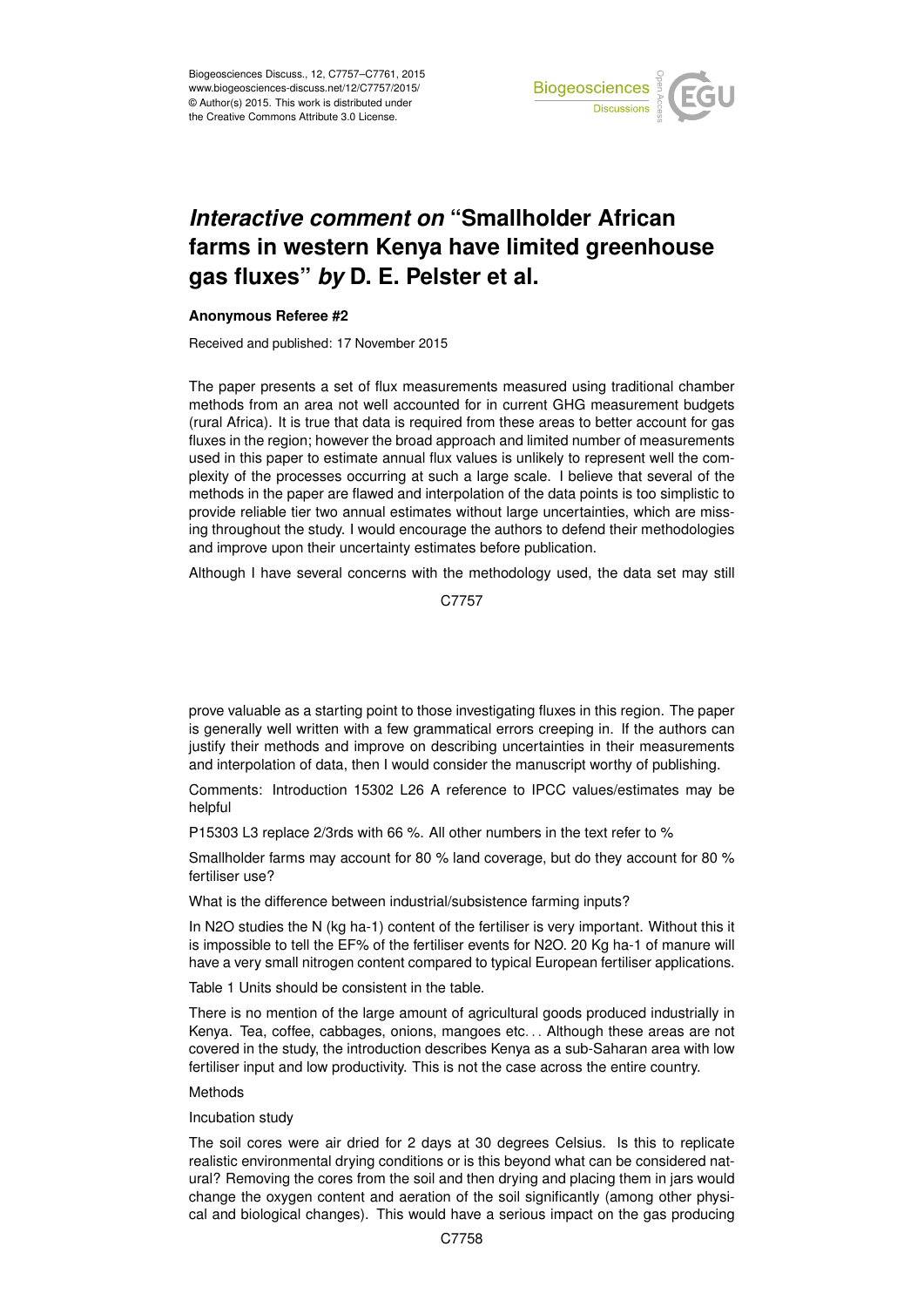microbiological processes which may nullify the validity of any results obtained using this method. If water was added to the samples in a single step, this does not reflect a rainfall event well and the fluxes measured immediately after will not either. If the soil incubation work is to be included in the article, the method and any assumptions made would need to be better described.

#### Field study

Pooling separate air samples from chambers can only reduce representation of spatial variability from the plots. With individual chamber measurements the spatial variability can be assessed statistically (or at least attempted). If GC sampling costs or time were an issue, then decreasing the sample number may have been acceptable; however, in pooling the samples any information on linearity of regression in the individual chambers or spatial variability within the plot is completely lost. Rather than deal with several large sources of uncertainty in scaling the data (spatial variability and regression), using this methodology the uncertainty in the sampling methodology becomes completely incalculable and ignored. Although this method has been published and peer reviewed it is my opinion that it cannot be used to scale fluxes spatially due to large unaccountable uncertainties and possible statistical bias. This method prevents the propagation of any kind of uncertainty in spatial interpolation when calculating cumulative fluxes.

The assumption that a loss of CO2 represents leaks in the chamber may work in general, but the pooling of samples and the inability to determine which chambers leak, or if the different gases behave differently in each chamber is a real weakness of the method.

Throwing out data with lower values than the precision of the instrument is not good practice. What is the instrumental detection limits for each gas? Is this consistent on a day to day basis or does it change? How is it calculated?

All data should be included and thus the instrumental precision is then un-biased as it is equally positive and negative. In literature CH4 uptake is generally believed and N2O

#### C7759

uptake is not. In this paper all N2O fluxes below zero seemed to have been removed while CH4 is allowed (perhaps because it is generally accepted in literature?). This can bias the results. In Figure 2 I see nothing in the CH4 measurements that can prove anything other than instrumental noise is being measured. For N2O it is impossible to tell as the axis has been cut off at zero. Were no negative fluxes of N2O recorded during the study?

How can detailed regression analysis be used if the chamber samples are already pooled? Each chamber has its own linearity for each gas type depending on conditions.

How was temperature change accounted for within the chamber? 45 min long chamber times may result in very large temperature changes during the enclosure times, especially during hot days. This can change the physics within the chamber in a way that can affect flux calculations. (Air density, expansion of air, large pressure changes, etc..)

No uncertainties were calculated for the entire flux process. This is a real weakness in the method which should be addressed if the data is to be published. Any uncertainty in scaling up at the plot scale is lost in the pooling sample method and no estimate of temporal uncertainty in linear interpolation of the measurements is even discussed. At the end, all of the plots are averaged out to give a range of uncertainty, but each of these numbers should also have a very large uncertainty associated with it. This number should then propagate through. From the results presented in this paper it is impossible to tell how precise the study has been in its estimates of annual fluxes. Is the method even fit for purpose?

### **Results**

Figure 3 No error bars are included in any of the measurements.

Table 2: should Bulk density have units of mass per volume?

More information is required on what the CO2 measurements are actually measuring.